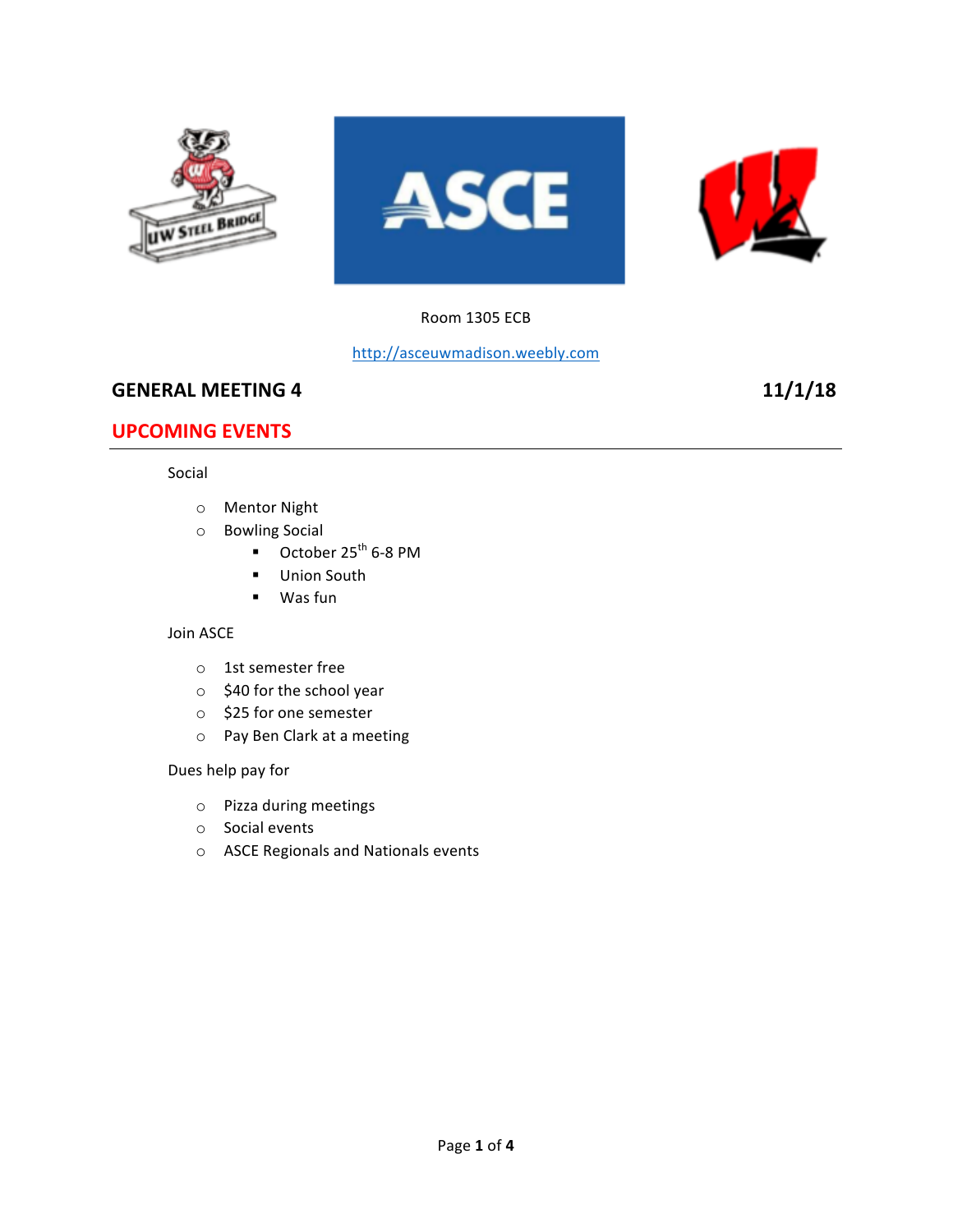# **UPCOMING ACTIVITIES**

Innovation in CEE

- Competition for creating new ideas in CEE
- All CEE disciplines invited
- Top prize \$5000
- Registration December 21, 2018
- Competition April 5, 2019

### **FUNDRAISING**

Apparel

 $\circ$  Leaning towards jacket. Will need more interest to make feasible

### **SPORTS**

Volleyball 

- o Starts November 29<sup>th</sup> at 8pm
- o Free with ASCE membership

### **OUTREACH**

Adopt-a-Highway

- o Young Leaders Group
- $\circ$  Sunday 11/4
- $\circ$  2-5 pm
- o Talk to Maddie

Habitat for Humanity

- o November 9 (Friday)
- $\circ$  Full day (8:15am-3:30pm)
- $\circ$  Talk to Maddie if interested

### **REGIONALS 2020**

Signup sheet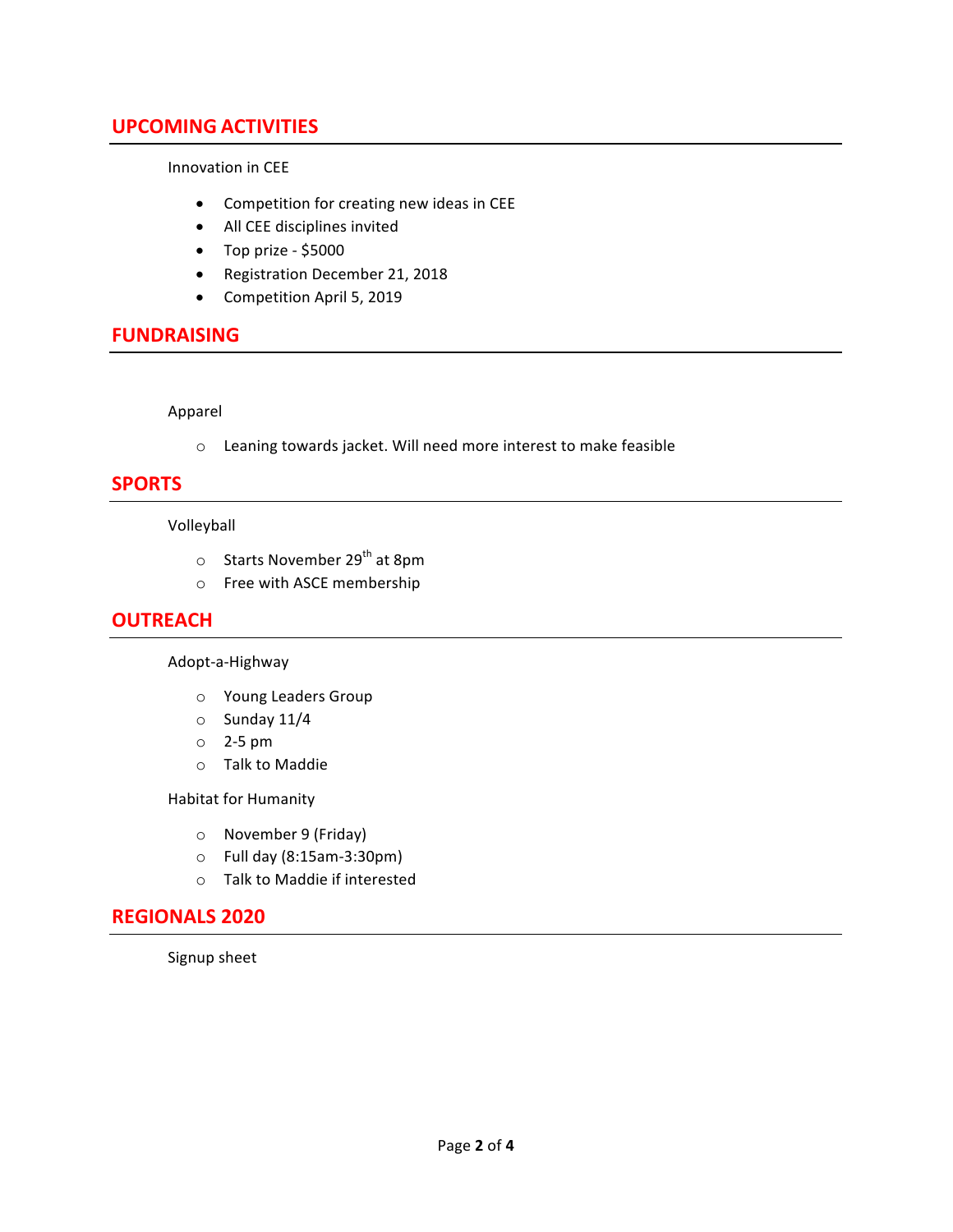# **ASCE Scholarships**

See emails for information

2018 ASCE Scholarship Dinner

- $\circ$  November 27 @ UW Platteville
- $\circ$  Great opportunity to meet other ASCE branches and possibly win a scholarship

### **STEEL BRIDGE**

#### Green Pass

 $\circ$  Help fabricate connections before fab week

#### Enders tour

- November  $16^{th}$  3:15 pm
- Sending out sign up sheet Talk to cochairs

#### Fab week

 $\circ$  Last week of winter break

Design meetings (Mondays) M1053 ECB

Social Friday November 2

#### **CONCRETE CANOE**

#### Info about club

o Design, fabricate, and race a canoe made of concrete

#### Competition

- o Races
- o Technical Paper
- o Oral Presentation
- o Final Product
- Fall Semester
	- $o$  Hull design
	- o Prototype/mold construction
	- o Placement day
	- o Mix design
	- $\circ$  Sub projects and paddling

Thursday 15<sup>th</sup> Female Mold

Lab day Friday

o 1-5 ECB B1082